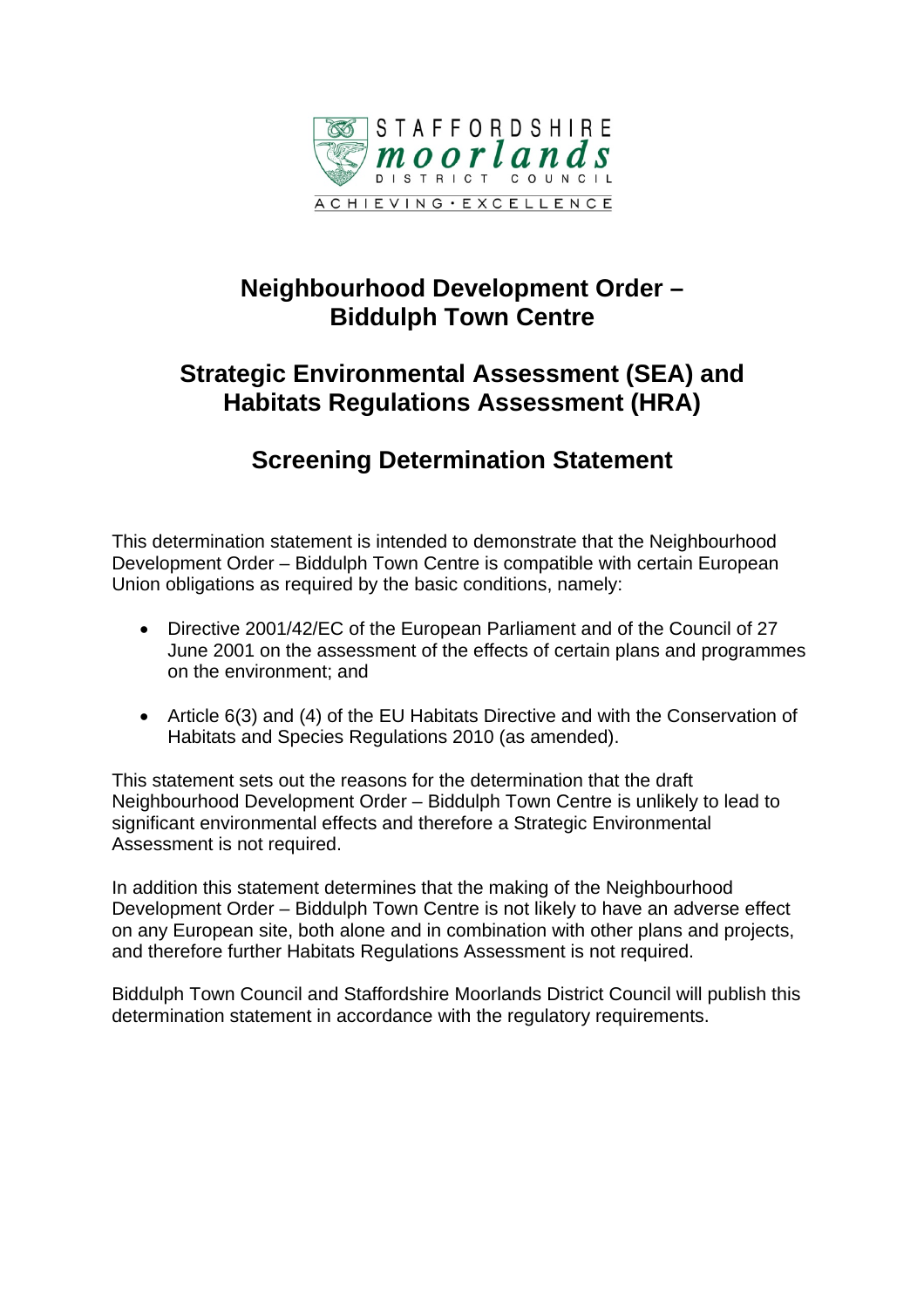#### **Statement of Reasons**

This statement has been produced to ensure the Neighbourhood Development Order (NDO) - Biddulph Town Centre will, when examined, comply with the Neighbourhood Planning (General) Regulations 2012 (as amended) in particular Regulation 32 and Regulation 15(1)e(ii) of the Neighbourhood Planning (General) (Amendment) Regulations 2015.

A neighbourhood order is required to meet a number of basic conditions (which are set out in the Town and Country Planning Act 1990), one of which being it must not breach and must be otherwise compatible with EU and Human Rights obligations. This requires neighbourhood development orders to fully consider the requirements of the SEA regulations which transpose the EU's SEA Directive into law and which requires those making plans or orders that could impact on the environment to consider whether they are likely to have a significant effect or not.

Regulation 32 in the Neighbourhood Planning (General) Regulations 2012 (as amended) prescribe two basic conditions in addition to those set out in primary legislation, including that the making of a Neighbourhood Plan or Order does not breach requirements of the Conservation of Habitats and Species Regulations 2017.

Strategic Environmental Assessment (SEA) and Habitats Regulations Assessment (HRA) Screening reports have been prepared by Staffordshire Moorlands District Council (SMDC) for the draft NDO – Biddulph Town Centre.

An initial screening was carried out in June 2019 and the reports sent to the statutory consultees (Historic England; Natural England and Environment Agency) for their opinions. Consultation responses have been received from the three bodies and their conclusions are summarised below. The full responses are reproduced in the consultation section of the screening reports.

## **SEA**

Based on the material provided, SMDC came to the conclusion that the Neighbourhood Development Order – Biddulph Town Centre is not likely to have a significant effect on the environment under the terms of the SEA Directive and would therefore not require an SEA. This view has been based on the following points:

- 1. The draft Order does not allocate sites for development, it relates to change of use and replacement shopfronts.
- 2. The draft Order applies within a specified town centre boundary.
- 3. The absence of any forecast impact from development on sensitive environmental receptors based on the draft requirements of the order.

Consultation responses from the SEA bodies are summarised as follows:

#### **Environment Agency**

I have had a look at the Neighbourhood Development Order and we have no comments or issues with the proposals.